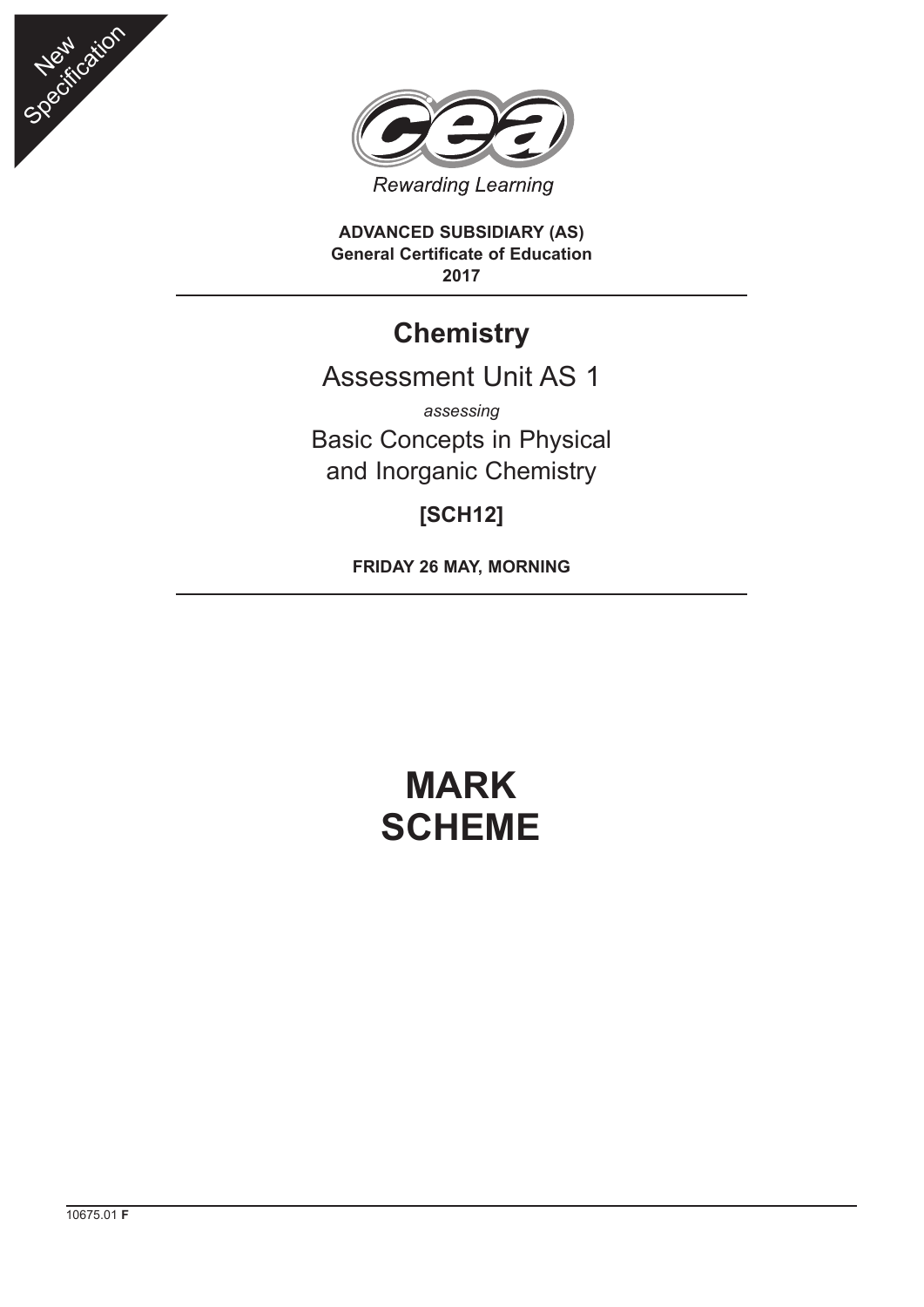#### **General Marking Instructions**

#### **Introduction**

Mark schemes are published to assist teachers and students in their preparation for examinations. Through the mark schemes teachers and students will be able to see what the examiners are looking for in response to questions and exactly where the marks have been awarded. The publishing of the mark schemes may help to show that examiners are not concerned about finding out what a student does not know but rather with rewarding students for what they do know.

#### **The purpose of mark schemes**

Examination papers are set and revised by teams of examiners and revisers appointed by the Council. The teams of examiners and revisers include experienced teachers who are familiar with the level and standards expected of students in schools and colleges.

The job of the examiners is to set the questions and the mark schemes; and the job of the revisers is to review the questions and mark schemes commenting on a large range of issues about which they must be satisfied before the question papers and mark schemes are finalised.

The questions and the mark schemes are developed in association with each other so that the issues of differentiation and positive achievement can be addressed right from the start. Mark schemes, therefore, are regarded as part of an integral process which begins with the setting of questions and ends with the marking of the examination.

The main purpose of the mark scheme is to provide a uniform basis for the marking process so that all the markers are following exactly the same instructions and making the same judgements in so far as this is possible. Before marking begins a standardising meeting is held where all the markers are briefed using the mark scheme and samples of the students' work in the form of scripts. Consideration is also given at this stage to any comments on the operational papers received from teachers and their organisations. During this meeting, and up to and including the end of the marking, there is provision for amendments to be made to the mark scheme. What is published represents the final form of the mark scheme.

It is important to recognise that in some cases there may well be other correct responses which are equally acceptable to those published: the mark scheme can only cover those responses which emerged in the examination. There may also be instances where certain judgements may have to be left to the experience of the examiner, for example where there is no absolute correct response – all teachers will be familiar with making such judgements.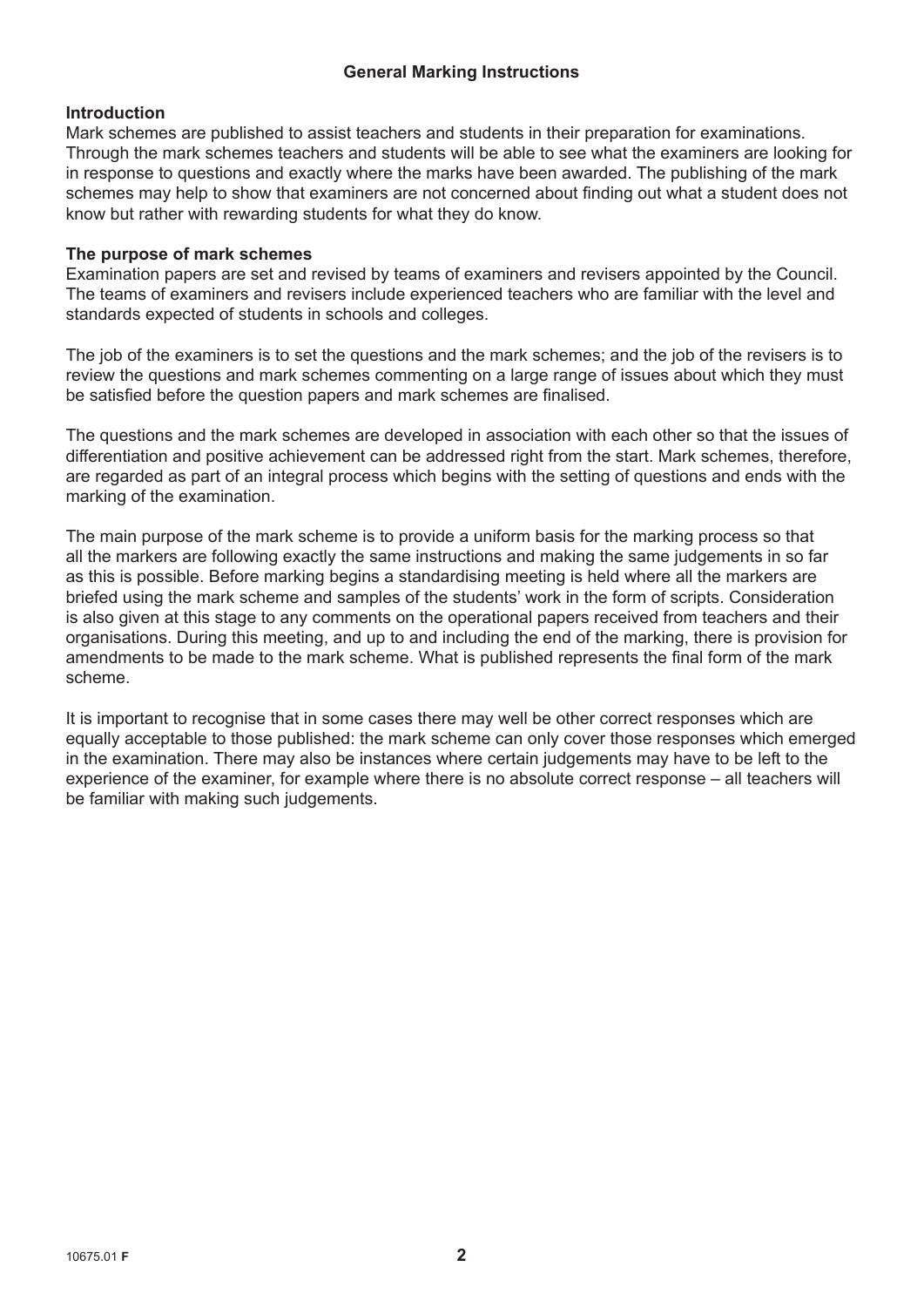#### **Section A**

ä

|                         | <b>Section H</b>                      | AVAILABLE<br>MARKS |
|-------------------------|---------------------------------------|--------------------|
| $\mathbf{1}$            | A                                     |                    |
| $\overline{\mathbf{2}}$ | $\sf B$                               |                    |
| $\mathbf{3}$            | $\mathsf A$                           |                    |
| $\overline{\mathbf{4}}$ | $\mathsf D$                           |                    |
| $\overline{\mathbf{5}}$ | $\mathsf A$                           |                    |
| $6\phantom{a}$          | $\mathsf D$                           |                    |
| $\overline{7}$          | $\sf B$                               |                    |
| $\bf 8$                 | $\mathsf A$                           |                    |
| $9\phantom{.0}$         | $\mathsf D$                           |                    |
| 10 C                    |                                       |                    |
|                         | $[10]$<br>[1] for each correct answer | $10\,$             |
|                         | <b>Section A</b>                      | 10                 |
|                         |                                       |                    |
|                         |                                       |                    |
|                         |                                       |                    |
|                         |                                       |                    |
|                         |                                       |                    |
|                         |                                       |                    |
|                         |                                       |                    |
|                         |                                       |                    |
|                         |                                       |                    |
|                         |                                       |                    |
|                         |                                       |                    |
|                         |                                       |                    |
|                         |                                       |                    |
|                         |                                       |                    |
|                         |                                       |                    |
|                         |                                       |                    |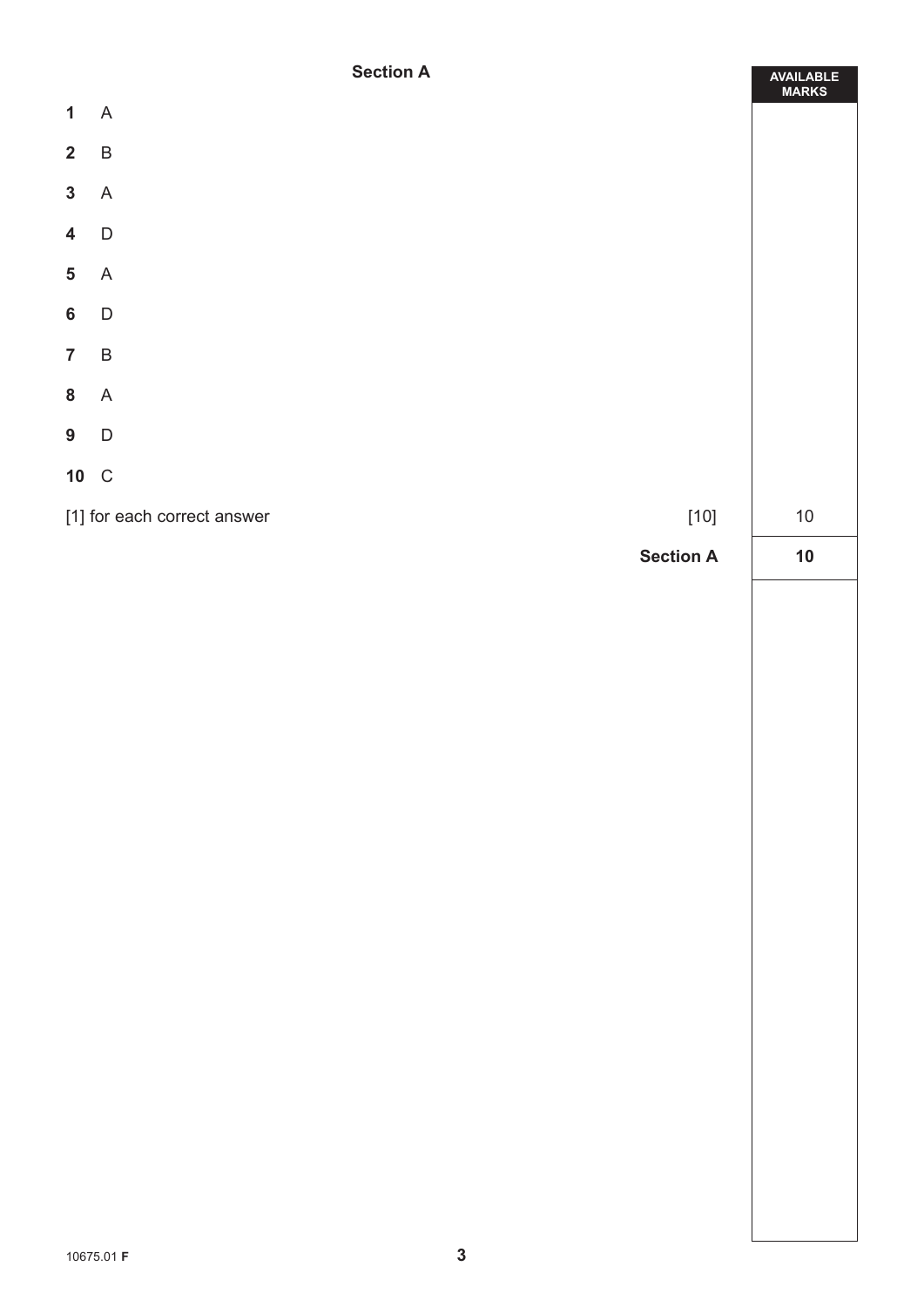### **Section B**

**AVAILABLE MARKS**

| 11 |             |                                                                                              | (a) (i) $H_2S_2O_3 + 2H_2O \rightarrow 2H_3O^+ + S_2O_3^{2-}$                                                                                                                                             |       |    |
|----|-------------|----------------------------------------------------------------------------------------------|-----------------------------------------------------------------------------------------------------------------------------------------------------------------------------------------------------------|-------|----|
|    |             |                                                                                              | or                                                                                                                                                                                                        |       |    |
|    |             |                                                                                              | $H_2S_2O_3 \rightarrow 2H^+ + S_2O_3^{2-}$                                                                                                                                                                | $[2]$ |    |
|    |             | (ii)                                                                                         | HSO <sub>4</sub>                                                                                                                                                                                          | $[1]$ |    |
|    | $(b)$ (i)   |                                                                                              | $(NH_4)_2SO_4$                                                                                                                                                                                            | $[1]$ |    |
|    |             | (ii)                                                                                         | $[2]$                                                                                                                                                                                                     |       |    |
|    |             | (c) $NH_4^+$ :                                                                               | warm with (dilute) sodium hydroxide solution [1]<br>(the gas produced) gives white fumes with (a glass rod dipped<br>in) concentrated HCI [1]                                                             |       |    |
|    |             |                                                                                              | $SO42$ :<br>add a solution of barium chloride [1]<br>a white precipitate forms [1]                                                                                                                        | $[4]$ | 10 |
| 12 | (a)         |                                                                                              | (attraction) between positive sodium ions [1] and delocalised electrons [1] [2]                                                                                                                           |       |    |
|    |             | (b) increase in charge of metal ion/aluminium ion has $3+$ compared to $1+$ in<br>sodium [1] |                                                                                                                                                                                                           |       |    |
|    |             |                                                                                              | increase in the number of electrons in delocalised cloud/sea [1]                                                                                                                                          | [2]   |    |
|    |             |                                                                                              | (c) (i) $Na(g) \rightarrow Na^{+}(g) + e^{-}$                                                                                                                                                             | $[2]$ |    |
|    |             | 1st and 2nd values [1]<br>(ii)                                                               | $[2]$                                                                                                                                                                                                     |       |    |
|    |             |                                                                                              | (iii) A region within an atom that can hold up to two electrons [1] with<br>opposite spin [1].                                                                                                            | $[2]$ |    |
|    | $(d)$ $(i)$ |                                                                                              | (Electrostatic) attraction between a shared pair of electrons and<br>the nuclei of bonded atoms.                                                                                                          | $[2]$ |    |
|    |             |                                                                                              | (ii) 2Al + 3Cl <sub>2</sub> $\rightarrow$ 2AlCl <sub>3</sub>                                                                                                                                              | $[1]$ |    |
|    |             |                                                                                              | (iii) When forming a compound, an atom tends to gain, lose or share<br>electrons [1] to achieve eight in its outer shell. [1]<br>Aluminium has six electrons in the outer shell [1]<br>Chlorine has eight | $[3]$ | 16 |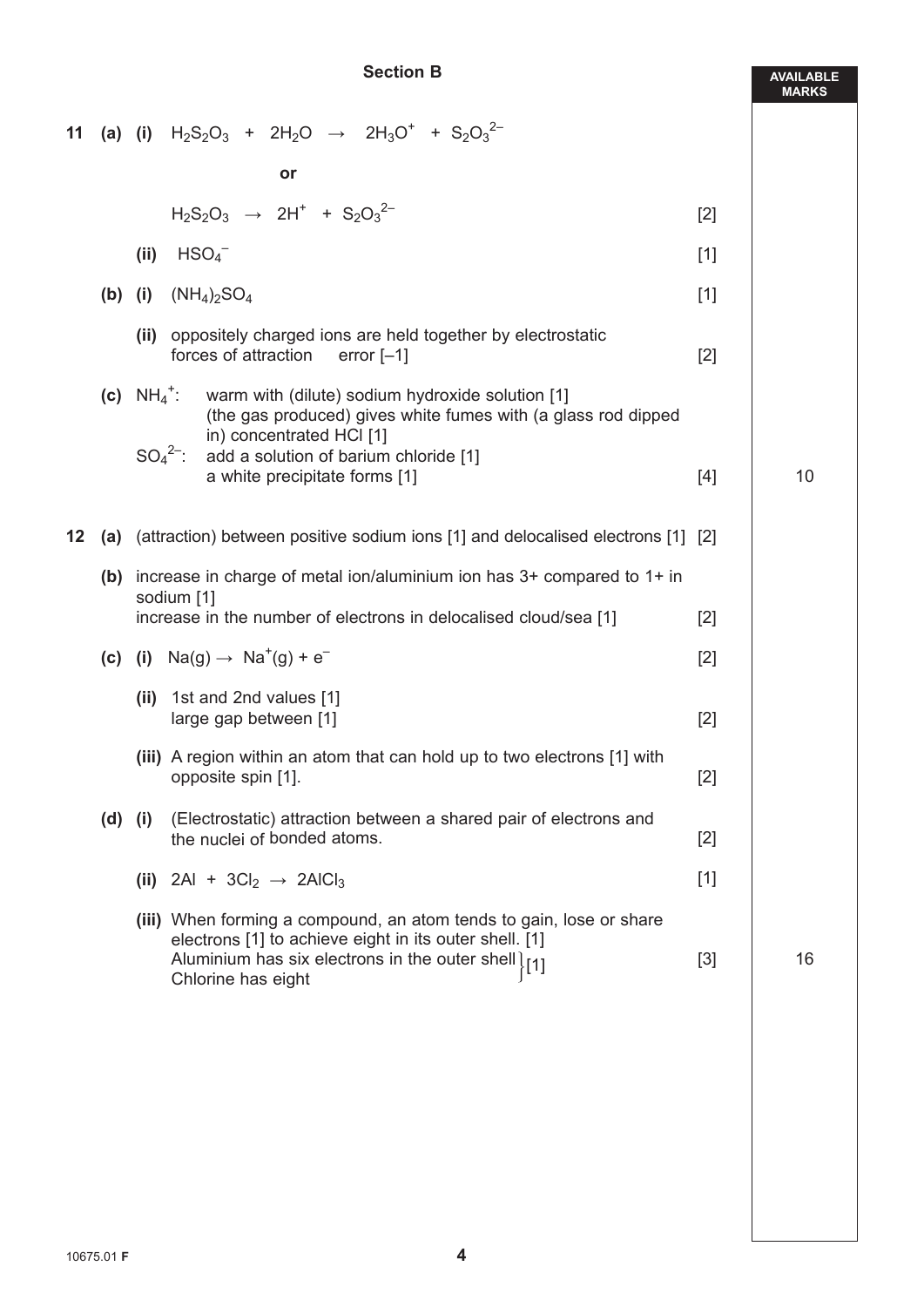| (iv) $0.0239 : 0.10$                             | 1: 4.18/4.2/4.0/4<br>$X = 4.18/4.2/4.0/4$                                                                                                                                                                                                                                                                                                                                                                    | $[1]$       |
|--------------------------------------------------|--------------------------------------------------------------------------------------------------------------------------------------------------------------------------------------------------------------------------------------------------------------------------------------------------------------------------------------------------------------------------------------------------------------|-------------|
| $\bullet$<br>$\bullet$<br>$\bullet$<br>$\bullet$ | (c) Indicative content<br>(Weigh out) 7.18g of zinc sulfate *<br>in a beaker/suitable container<br>Dissolve the solid in a small amount $(50-100 \text{ cm}^3)$<br>of distilled/deionised water<br>Transfer the solution/with washings<br>to the 250.0 $cm3$ volumetric flask $*$<br>and make up to the mark<br>Stopper and invert the flask<br>* essential for [6] in Band A<br>If either * missing max [5] |             |
| <b>Band</b>                                      | <b>Response</b>                                                                                                                                                                                                                                                                                                                                                                                              | <b>Mark</b> |
| A                                                | Candidates must use appropriate specialist terms to<br>fully explain the preparation of the standard solution<br>using 6 points of indicative content. They must use<br>good spelling, punctuation and grammar and the<br>form and style are of an excellent standard.                                                                                                                                       | $[5]-[6]$   |
| B                                                | Candidates must use appropriate specialist terms<br>to explain the preparation of the standard solution<br>using a minimum of 4 points of indicative content.<br>They must use satisfactory spelling, punctuation<br>and grammar and the form and style are of a good<br>standard.                                                                                                                           | $[3]-[4]$   |
| $\mathsf{C}$                                     | Candidates must partially explain the preparation of<br>the standard solution using a minimum of 2 points of<br>indicative content. They use limited correct spelling,<br>punctuation and grammar and the form and style<br>are of a basic standard.                                                                                                                                                         | $[1]-[2]$   |
| D                                                | Response not worthy of credit.                                                                                                                                                                                                                                                                                                                                                                               | [0]         |

| $13$ (a) |    | ىحمد |    |    |
|----------|----|------|----|----|
|          |    | СI   |    | Cl |
|          |    |      | 2+ |    |
|          | Zn |      | Zn |    |
|          |    |      |    |    |

Outer shell of zinc could show ten electrons [2]

- 
- **(b)** (i)  $3.85 \div 161 = 0.024/0.0239$  [1]
	- **(ii)**  $5.65 3.85 = 1.80g$  [1]
	- **(iii)**  $1.80 \div 18 = 0.1/0.10$  [1]

–

–

#### **AVAILABLE MARKS**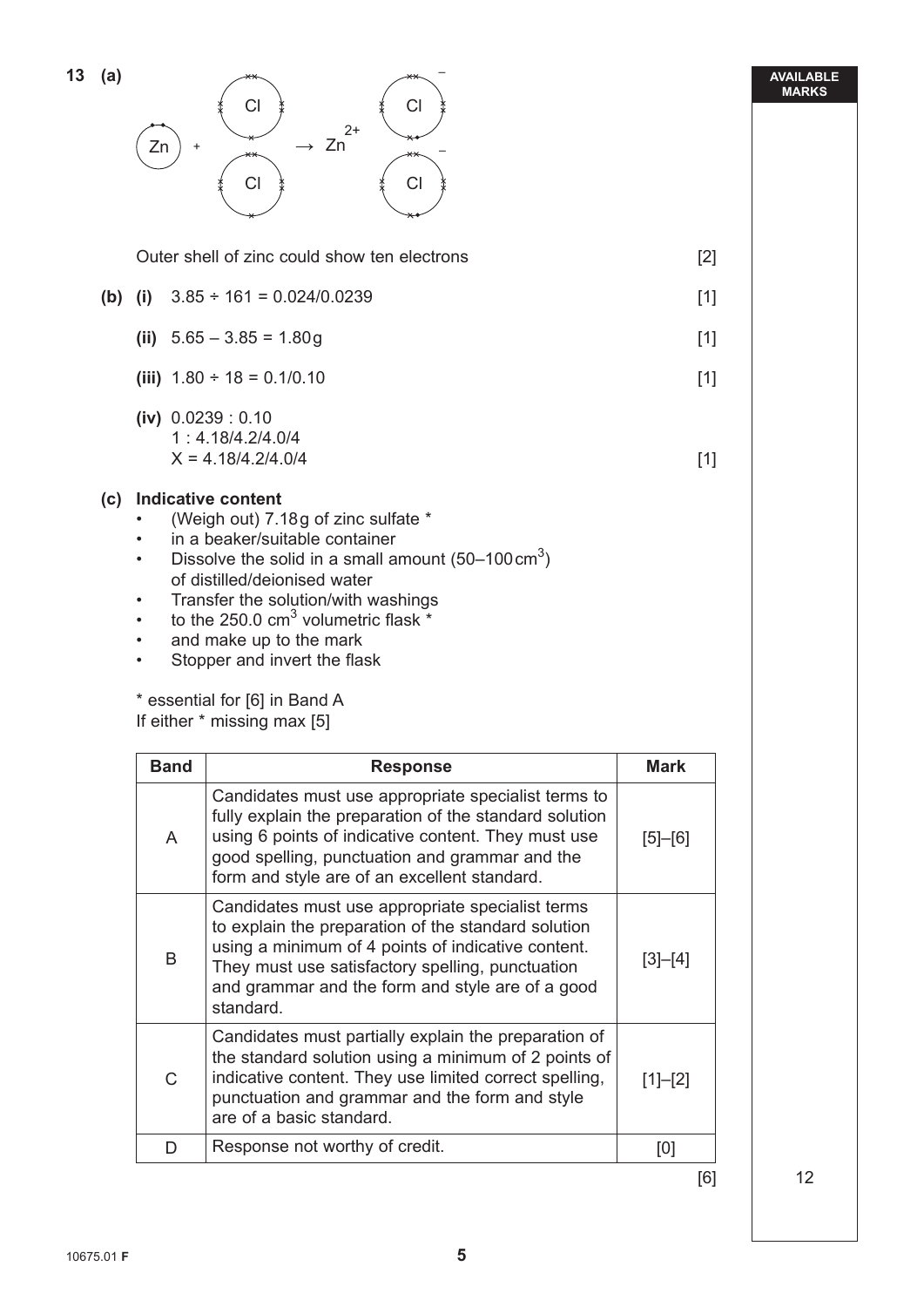|     | <b>14</b> (a) $N_2 + 3H_2 \implies 2NH_3$<br>$([-1]$ each error)                                                                                                                                                                                                                                                                                                                                                                                                                                                                                                                                                               | $[2]$ | <b>AVAILABLE</b><br><b>MARKS</b> |
|-----|--------------------------------------------------------------------------------------------------------------------------------------------------------------------------------------------------------------------------------------------------------------------------------------------------------------------------------------------------------------------------------------------------------------------------------------------------------------------------------------------------------------------------------------------------------------------------------------------------------------------------------|-------|----------------------------------|
|     | (b) (i) $P_4$ + 3NaOH + 3H <sub>2</sub> O $\rightarrow$ 3NaH <sub>2</sub> PO <sub>2</sub> + PH <sub>3</sub>                                                                                                                                                                                                                                                                                                                                                                                                                                                                                                                    | $[1]$ |                                  |
|     | (ii) $P_4 = 0$<br>$[1]$<br>$NaH_2PO_2 = +1$<br>$[1]$<br>$PH_3 = -3$<br>$[1]$                                                                                                                                                                                                                                                                                                                                                                                                                                                                                                                                                   | $[3]$ |                                  |
|     | (iii) 0 to +1 is oxidation; 0 to $-3$ is reduction [1]<br>oxidation and reduction of the same element [1]<br>in the same reaction [1]                                                                                                                                                                                                                                                                                                                                                                                                                                                                                          | $[3]$ |                                  |
|     | (c) Between molecules of $NH3$ there are van der Waals' forces<br>and H-bonds [1]<br>Between molecules of $PH_3$ there are only van der Waals' forces [1]                                                                                                                                                                                                                                                                                                                                                                                                                                                                      |       |                                  |
|     | Hydrogen bonds are stronger and require more energy to break. [1]                                                                                                                                                                                                                                                                                                                                                                                                                                                                                                                                                              | $[3]$ |                                  |
|     | dative covalent/co-ordinate bond<br>$(d)$ $(i)$                                                                                                                                                                                                                                                                                                                                                                                                                                                                                                                                                                                | $[1]$ |                                  |
|     | (ii)<br>$\begin{array}{c} \begin{array}{c} \begin{array}{c} \mathbf{H} \\ \mathbf{H} \end{array} \\ \begin{array}{c} \mathbf{H} \\ \mathbf{H} \end{array} \end{array} \begin{array}{c} \begin{array}{c} \mathbf{H} \\ \mathbf{H} \\ \mathbf{H} \end{array} \end{array} \begin{array}{c} \begin{array}{c} \mathbf{H} \\ \mathbf{H} \\ \mathbf{H} \end{array} \end{array} \begin{array}{c} \begin{array}{c} \mathbf{H} \\ \mathbf{H} \\ \mathbf{H} \end{array} \end{array} \begin{array}{c} \begin{array}{c} \mathbf{$                                                                                                           | $[2]$ |                                  |
|     | tetrahedral<br>pyramidal                                                                                                                                                                                                                                                                                                                                                                                                                                                                                                                                                                                                       | $[2]$ |                                  |
|     | (iii) $PH_3$ has one lone pair/3 bond pairs [1]<br>greater repulsion between lone pair-bond pair [1]<br>pushes bond pairs closer together/reduces bond angle [1]                                                                                                                                                                                                                                                                                                                                                                                                                                                               | $[3]$ |                                  |
| (e) | $\overrightarrow{H}$<br>$\overrightarrow{H}$<br>$\overrightarrow{H}$<br>$\overrightarrow{H}$<br>$\overrightarrow{H}$<br>$\overrightarrow{H}$<br>$\overrightarrow{H}$<br>$\overrightarrow{H}$<br>$\overrightarrow{H}$<br>$\overrightarrow{H}$<br>$\overrightarrow{H}$<br>$\overrightarrow{H}$<br>$\overrightarrow{H}$<br>$\overrightarrow{H}$<br>$\overrightarrow{H}$<br>$\overrightarrow{H}$<br>$\overrightarrow{H}$<br>$\overrightarrow{H}$<br>$\overrightarrow{H}$<br>$\overrightarrow{H}$<br>$\overrightarrow{H}$<br>$\overrightarrow{H}$<br><br>$H^{\circ}$<br>$\delta H$<br>$\delta$ +<br>$\mathsf{H}_{_{\delta^+}}$<br>H |       |                                  |
|     | $[2]$<br>$[2]$                                                                                                                                                                                                                                                                                                                                                                                                                                                                                                                                                                                                                 | $[4]$ | 24                               |
|     |                                                                                                                                                                                                                                                                                                                                                                                                                                                                                                                                                                                                                                |       |                                  |